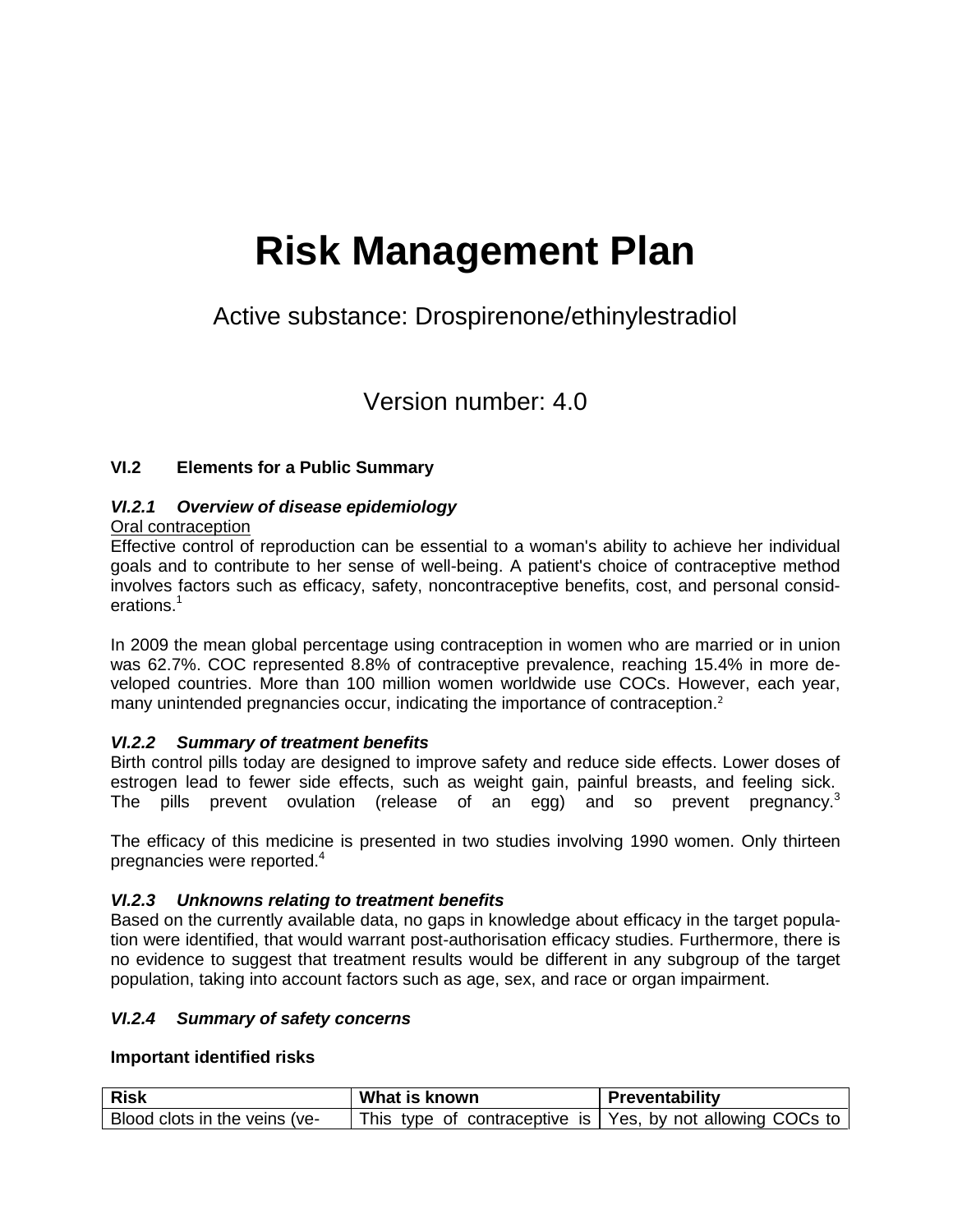| <b>Risk</b>                                                                                                           | What is known                                                                                                                                                                                                                                                                                                                                                                                                                                                                                                                                                                          | <b>Preventability</b>                                                                                                                                                                                                                                                                                                                                                                       |
|-----------------------------------------------------------------------------------------------------------------------|----------------------------------------------------------------------------------------------------------------------------------------------------------------------------------------------------------------------------------------------------------------------------------------------------------------------------------------------------------------------------------------------------------------------------------------------------------------------------------------------------------------------------------------------------------------------------------------|---------------------------------------------------------------------------------------------------------------------------------------------------------------------------------------------------------------------------------------------------------------------------------------------------------------------------------------------------------------------------------------------|
| nous thromboembolic<br>events/VTE)                                                                                    | known as a combined oral<br>contraceptive (COC).<br>The use of any COC increas-<br>es the risk of blood clots in<br>veins (venous thromboembo-<br>lism/VTE). The risk is highest<br>during the first year of use.<br>The risk of blood clots in veins<br>in COC users increases with<br>age, family history, when not<br>moving for a long time, when<br>overweight.                                                                                                                                                                                                                   | be used by patients at risk of<br>vein problems. Doctors should<br>think about prescribing medi-<br>cines that make the blood less<br>likely to clot. If showing signs<br>of a possible blood clot, COC<br>users should be told to con-<br>tact their doctor. If a blood clot<br>is suspected or confirmed,<br>COC use should be stopped.                                                   |
| Blood clots in the arteries (ar-<br>terial thromboembolic events<br>(incl. cardiovascular disease<br>and stroke)/ATE) | Studies have shown that use<br>of COCs may increase the<br>risk of arterial blood clots<br>(heart attack, transient is-<br>chaemic attack). The risk of<br>arterial blood clots in COC<br>increases with<br>users<br>age,<br>35<br>smoking (women over<br>years should be strongly ad-<br>vised not to smoke if they<br>wish to use an COC), high<br>blood<br>pressure,<br>migraine,<br>when overweight, family histo-<br>ry (arterial blood clot in a sib-<br>ling or parent at a relatively<br>early age), disease of the<br>valves of the heart, irregular<br>heart and pulse rate. | Yes, by not allowing COCs to<br>be used by patients at risk of<br>disease.<br>arterial<br><b>Doctors</b><br>should think about prescribing<br>medicines<br>that make the<br>blood less likely to clot. If<br>showing signs of a possible<br>blood clot, COC users should<br>be told to contact their doctor.<br>If a blood clot is suspected or<br>confirmed, COC use should<br>be stopped. |
| Liver disorders (Hepatobiliary<br>disorders)                                                                          | Disturbances of liver function<br>may mean that use of COCs<br>should be stopped until liver<br>function returns to normal.                                                                                                                                                                                                                                                                                                                                                                                                                                                            | There is no specific measure<br>to prevent the occurrence of<br>disturbances of liver function.<br>The risk can be reduced by<br>not allowing COCs to be used<br>by patients with presence or<br>history of severe liver disease<br>as long as liver function has<br>not returned to normal.                                                                                                |

## **Important potential risks**

| <b>Risk</b>             | What is known (Including reason why it is considered a<br>potential risk) |  |
|-------------------------|---------------------------------------------------------------------------|--|
| Worsening of depression | Worsening of depression has been reported during COC use.                 |  |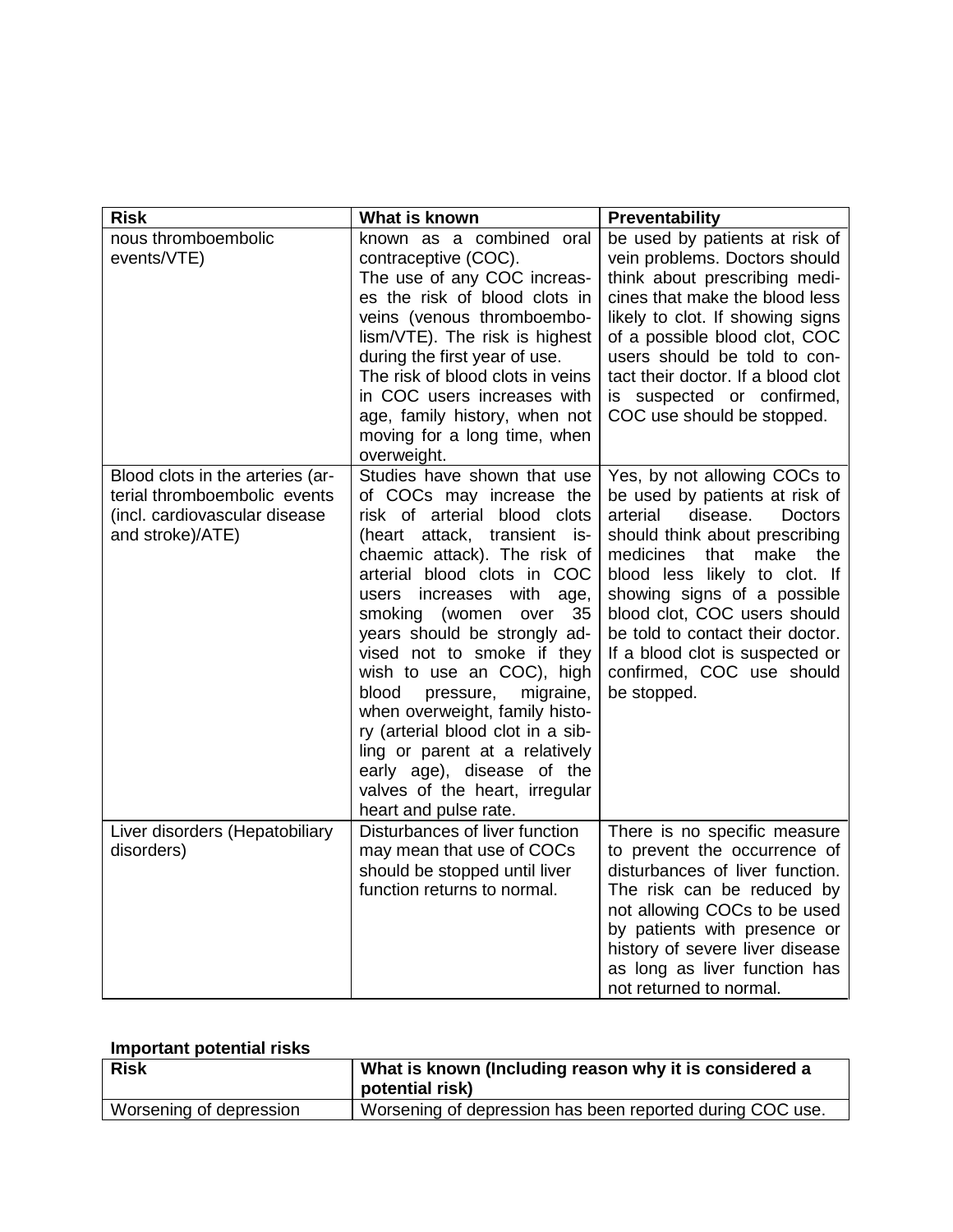| <b>Risk</b>                                                                                                                                                 | What is known (Including reason why it is considered a<br>potential risk)                                                                                                                                                                                                                                                                                                                                                   |
|-------------------------------------------------------------------------------------------------------------------------------------------------------------|-----------------------------------------------------------------------------------------------------------------------------------------------------------------------------------------------------------------------------------------------------------------------------------------------------------------------------------------------------------------------------------------------------------------------------|
|                                                                                                                                                             | This is considered a potential risk because treatment with<br>COCs may cause depression as a side-effect.                                                                                                                                                                                                                                                                                                                   |
| Crohn's disease (inflamma-<br>tion, thickening and ulceration<br>of the intestines) and ul-<br>cerative colitis (ulcers and in-<br>flammation of the colon) | Worsening of Crohn's disease and of ulcerative colitis has<br>been reported during COC use.                                                                                                                                                                                                                                                                                                                                 |
| Effect on a particular inherited<br>serious allergic reaction char-<br>acterised by swelling of body<br>parts<br>(Effect on hereditary angi-<br>oedema)     | In women with inherited serious allergic reaction (swelling of<br>the face, throat or tongue) the use of COCs may cause or in-<br>crease these events.                                                                                                                                                                                                                                                                      |
| Inflammation of the pancreas<br>(Pancreatitis (in patients with<br>hypertriglyceridemia))                                                                   | Women with presence or history of high cholesterol levels (hy-<br>pertriglyceridemia) may be at an increased risk of inflammation<br>of the pancreas when using COCs.                                                                                                                                                                                                                                                       |
| <b>Breast cancer</b>                                                                                                                                        | Studies have shown that there is a slightly increased risk of<br>breast cancer in women who are using COCs. The risk gradu-<br>ally disappears during the 10 years after stopping COC use.<br>These studies do not provide evidence that COCs cause<br>breast cancer.                                                                                                                                                       |
| Non-cancerous and cancerous<br>liver tumours<br>(Benign and malign liver tu-<br>mours)                                                                      | In rare cases, non-cancerous liver tumours, and even more<br>rarely, cancerous liver tumours have been reported in users of<br>COCs. In isolated cases, these tumours have led to life-<br>threatening bleeding inside the abdomen. A liver tumour<br>should be considered as a possibility when severe upper ab-<br>dominal pain, liver enlargement or signs of bleeding inside the<br>abdomen occur in women taking COCs. |
| Cancer of the neck of the<br>uterus (cervix)<br>Cervical cancer                                                                                             | Some studies have shown an increased risk of cervical cancer<br>in long-term users of COCs, but the cause of this increased<br>risk has not been agreed.                                                                                                                                                                                                                                                                    |
| Increased blood pressure                                                                                                                                    | Small increases in blood pressure have been reported in many<br>women taking COCs. However, serious increases are rare. On-<br>ly in these rare cases should COC use be stopped immediate-<br>ly. Where considered appropriate, COC use may be resumed if<br>normal blood pressure can be achieved with blood pressure<br>lowering therapy.                                                                                 |
| Condition in which cells fail to<br>respond to the normal actions<br>of the hormone insulin<br>(Insulin resistance/decreased<br>glucose tolerance)          | COCs may affect the actions of the hormone insulin (a hor-<br>mone produced in the pancreas that regulates the amount of<br>glucose in the blood). This is considered a potential risk be-<br>cause treatment with COCs may influence the cells in the body<br>to become resistant to insulin and reduce their ability to use<br>insulin effectively by altering the use of the sugar in the body.                          |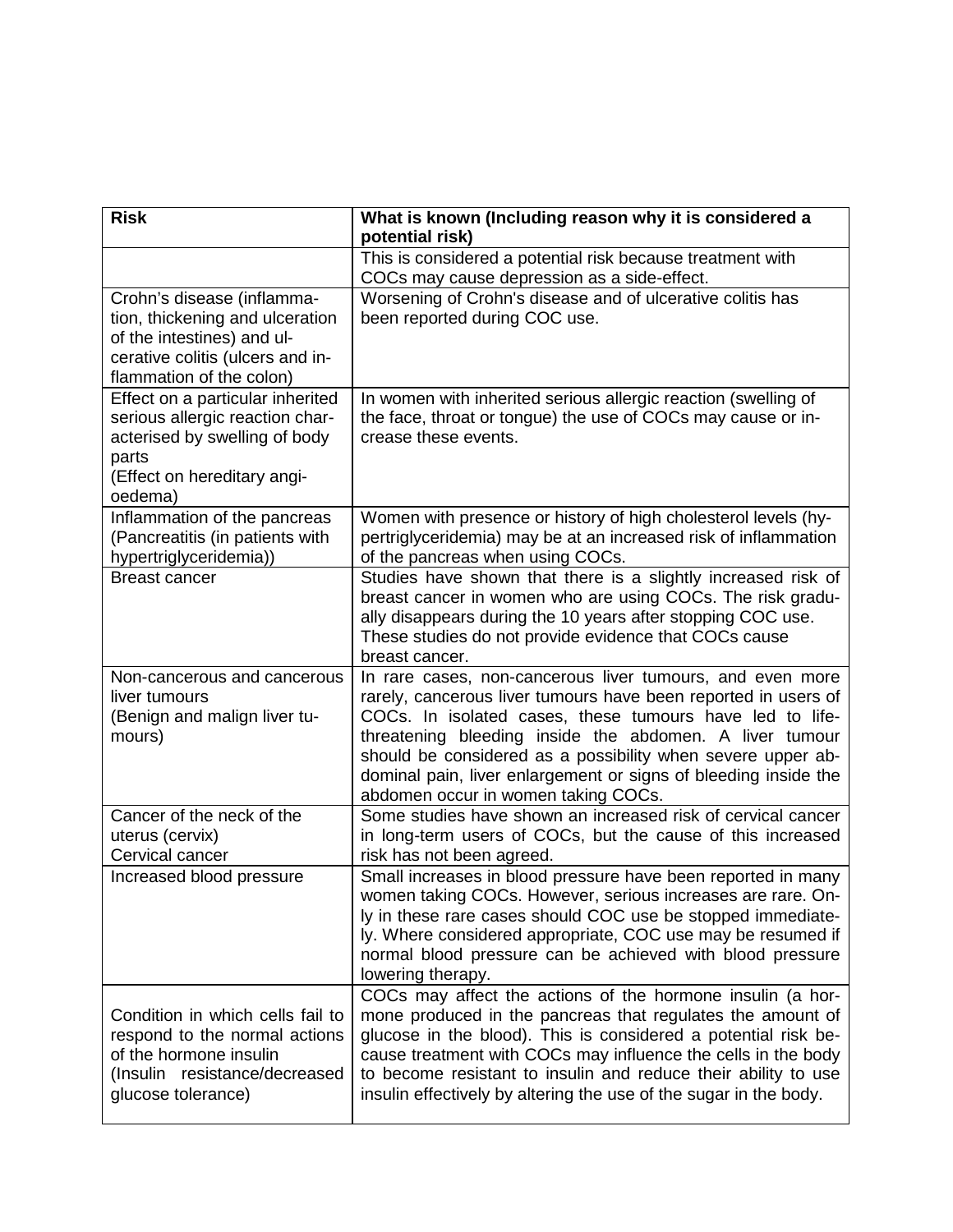| <b>Risk</b>     | What is known (Including reason why it is considered a<br>potential risk)                                                  |
|-----------------|----------------------------------------------------------------------------------------------------------------------------|
| (Hyperkalaemia) | High levels of blood potassium   COCs may increase the levels of blood potassium which can<br>cause abnormal heart rhythm. |

#### **Missing information**

| Diele<br>NIJN | What<br>known<br>. .<br>ιαι<br>- 5 |
|---------------|------------------------------------|
| <b>NA</b>     | ΝA                                 |

#### *VI.2.5 Summary of risk minimisation measures by safety concern*

All medicines have a Summary of Product Characteristics (SmPC) which provides physicians, pharmacists and other health care professionals with details on how to use the medicine, the risks and recommendations for minimising them. An abbreviated version of this in lay language is provided in the form of the package leaflet (PL). The measures in these documents are known as routine risk minimisation measures.

This medicine has special conditions and restrictions for its safe and effective use (additional risk minimisation measures). How they are implemented in each country however will depend upon agreement between the manufacturer and the national authorities.

These additional risk minimisation measures are for the following risks:

#### **Blood clots in the veins (venous thromboembolism) and blood clots in the arteries (arterial thromboembolism)**

#### **Healthcare Professional Communication and patient education**

#### Objective and rationale

The Direct Healthcare Professional Communication (DHPC) and the educational materials were needed to provide an update to the prescribing advice for CHCs, in order to ensure that the HCPs and/or patients are aware of the differences in the risk of venous and arterial thromboembolism between products, the importance of individual risk factors and to reinforce the importance of remaining vigilant for signs and symptoms.

#### Proposed action:

#### Mandatory:

1. DHCP to be provided to all prescribers of contraception and any healthcare professional that may be faced with a possible thromboembolism due to CHCs.

#### Optional:

- 2. Doctors Guide: Prescriber checklist\*
- 3. Patient Guide: User card\*
- 4. Patient Guide: Information sheet\*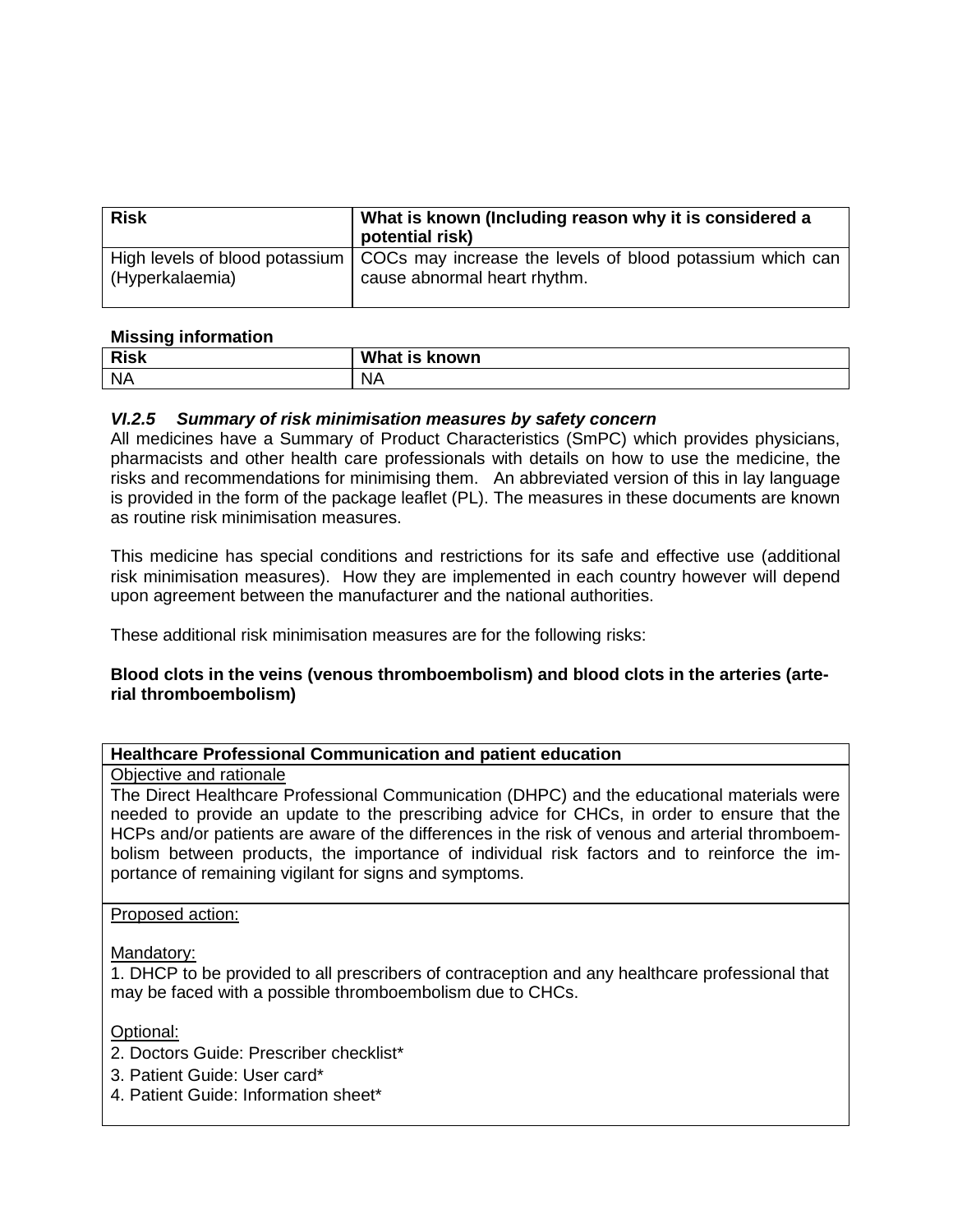\* Educational material at points 2.-4. may be optionally used according to national competent authorities requirements.

### *VI.2.6 Planned post authorisation development plan*

No post-authorisation safety or efficacy studies are ongoing or are planned to be conducted for drospirenone/ ethinylestradiol.

## *VI.2.7 Summary of changes to the Risk Management Plan over time*

| <b>Version</b> | <b>Date</b> | <b>Safety Concerns</b>                                                                                                  | <b>Comment</b>               |
|----------------|-------------|-------------------------------------------------------------------------------------------------------------------------|------------------------------|
| 1.0            | 12-10-2012  | Important identified risks:                                                                                             | Initial version              |
|                |             | -Risk of venous thromboembolism                                                                                         |                              |
|                |             | -Breast cancer                                                                                                          |                              |
|                |             | Important potential risks:                                                                                              |                              |
|                |             | -Tumours: Cervical cancer, Liver tumours                                                                                |                              |
| 2.0            | 29-04-2013  | Arterial thromboembolism,                                                                                               | New important identified     |
|                |             | disturbances of liver function, pancreatitis, increased                                                                 | risks and important poten-   |
|                |             | blood pressure, effect on hereditary angioedema, were                                                                   | tial risks were included.    |
|                |             | added as important identified risks.                                                                                    |                              |
|                |             | Cervical cancer and liver tumours were changed from                                                                     |                              |
|                |             | important potential risks to important identified risks.                                                                |                              |
|                |             | Worsening of endogenous depression and worsening of                                                                     |                              |
|                |             | Crohn's disease and ulcerative colitis were added as im-                                                                |                              |
|                |             | portant potential risks.                                                                                                |                              |
| 2.1            | 29-05-2013  | Non safety related update: new product added                                                                            | 2.1                          |
| 3.0            | 19-05-2015  | No changes regarding the list of safety concerns                                                                        | <b>NA</b>                    |
|                |             | Additional RMMs for the risks of venous and arterial                                                                    |                              |
|                |             | thromboembolism are introduced in order to to reflect the<br>EC decision for CoC Article 31 referral regarding the risk |                              |
|                |             | of thromboembolic events.                                                                                               |                              |
|                |             | Deletion of two products:                                                                                               |                              |
|                |             | Cléodette (National, FR)                                                                                                |                              |
|                |             | Cléosenza (National, FR)                                                                                                |                              |
| 4.0            | 11-09-2015  | Insulin resistance/decrease glucose tolerance and                                                                       | Two new safety concerns      |
|                |             | Hyperkalaemia were added as important potential                                                                         | were included in order to    |
|                |             | risks.                                                                                                                  | be in line with the origina- |
|                |             |                                                                                                                         | tor's risks.                 |
|                |             | Six risks namely, Venous thromboembolism, Arterial                                                                      |                              |
|                |             | thromboembolism,<br>Disturbances of liver function, Pan-                                                                | Some<br>risks have<br>been   |
|                |             | creatitis, Worsening of endogenous depression and                                                                       |                              |

Major changes to the Risk Management Plan over time